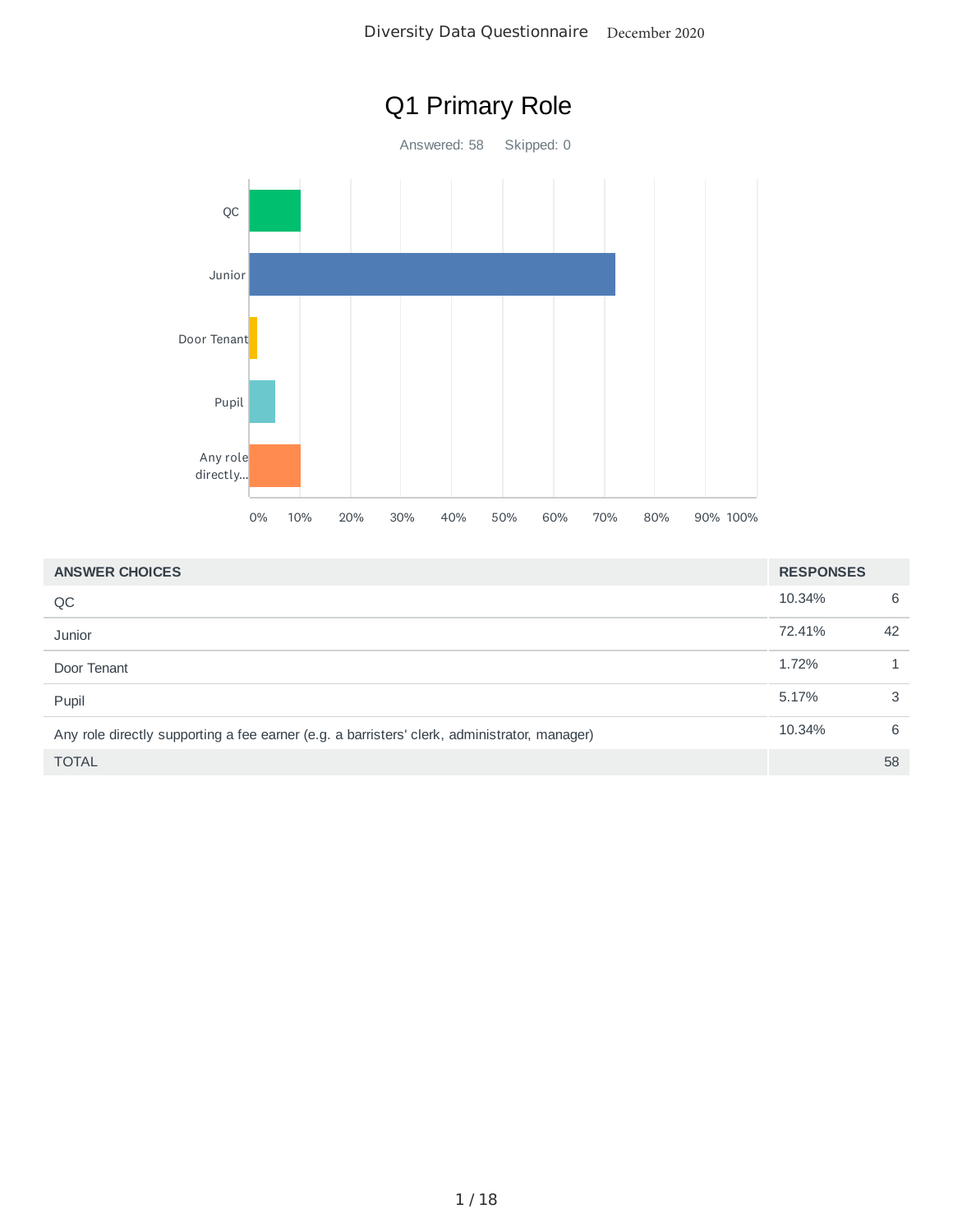

| Q2 Are you a pupil supervisor? |  |  |  |  |  |
|--------------------------------|--|--|--|--|--|
|--------------------------------|--|--|--|--|--|

| <b>ANSWER CHOICES</b> | <b>RESPONSES</b> |    |
|-----------------------|------------------|----|
| Yes                   | 34.48%           | 20 |
| <b>No</b>             | 65.52%           | 38 |
| <b>TOTAL</b>          |                  | 58 |
|                       |                  |    |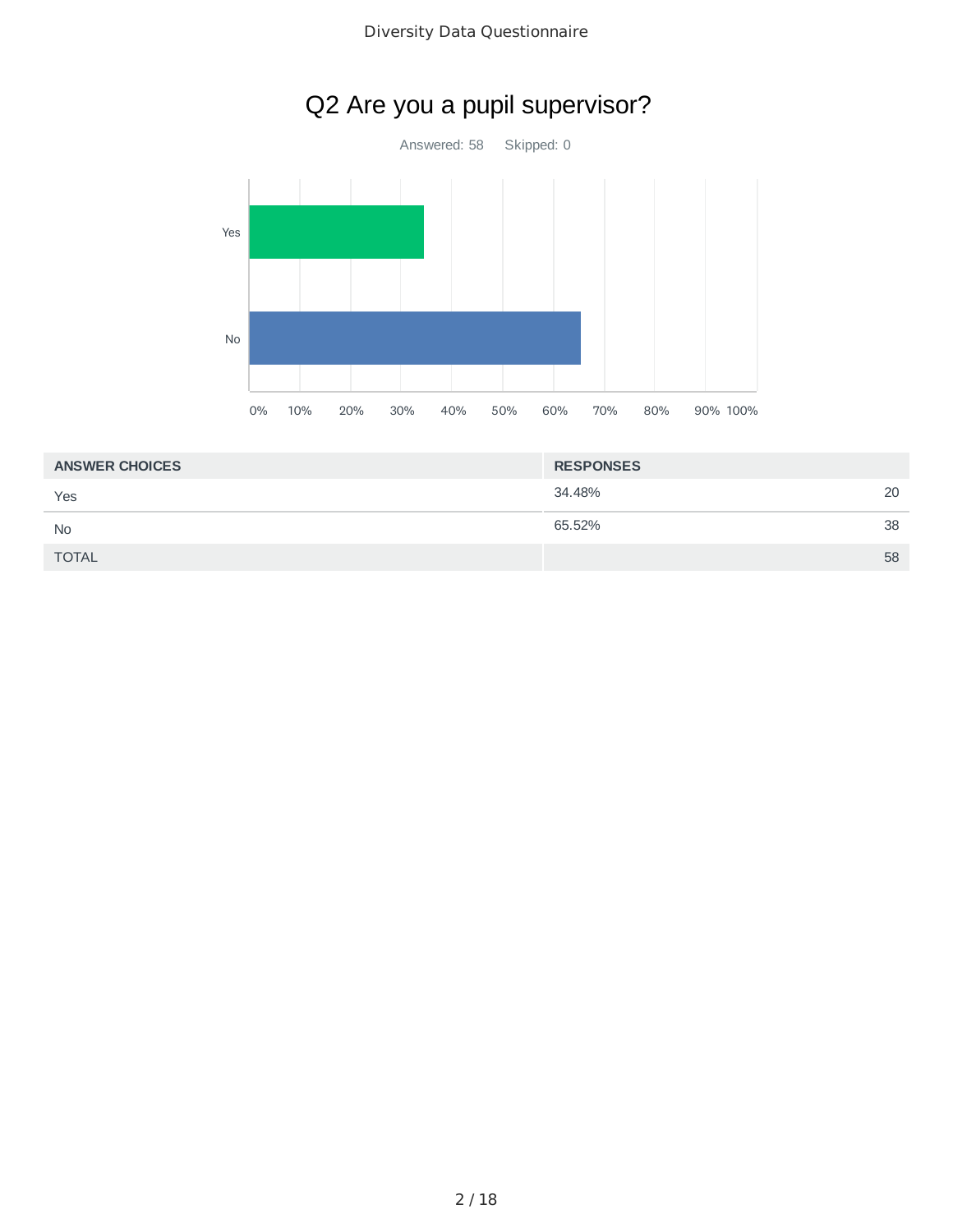### Q3 From the list of age bands below, please indicate the category that includes your current age in years:



| <b>ANSWER CHOICES</b> | <b>RESPONSES</b> |              |
|-----------------------|------------------|--------------|
| $16 - 24$             | 1.72%            | $\mathbf{1}$ |
| $25 - 34$             | 15.52%           | 9            |
| $35 - 44$             | 27.59%           | 16           |
| $45 - 54$             | 18.97%           | 11           |
| $55 - 64$             | 24.14%           | 14           |
| $65+$                 | 8.62%            | 5            |
| Prefer not to say     | 3.45%            | 2            |
| <b>TOTAL</b>          |                  | 58           |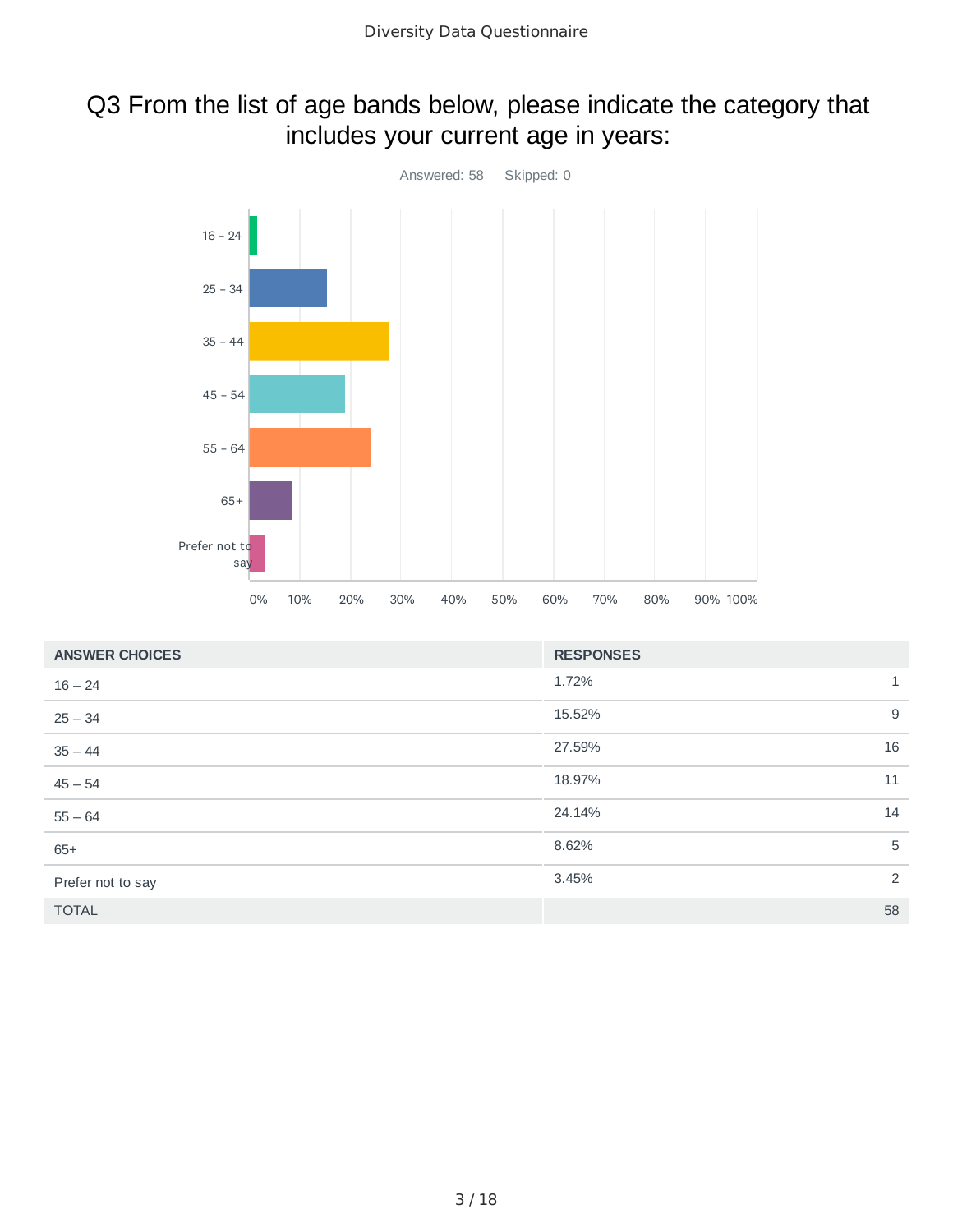## Q4 What is your Gender?

Answered: 57 Skipped: 1 Male Female Non binary Prefer not to say Other 0% 10% 20% 30% 40% 50% 60% 70% 80% 90% 100%

| <b>ANSWER CHOICES</b> | <b>RESPONSES</b> |             |
|-----------------------|------------------|-------------|
| Male                  | 68.42%<br>39     |             |
| Female                | 31.58%<br>18     |             |
| Non binary            | 0.00%            | 0           |
| Prefer not to say     | 0.00%            | $\mathbf 0$ |
| Other                 | 0.00%            | $\mathbf 0$ |
| <b>TOTAL</b>          | 57               |             |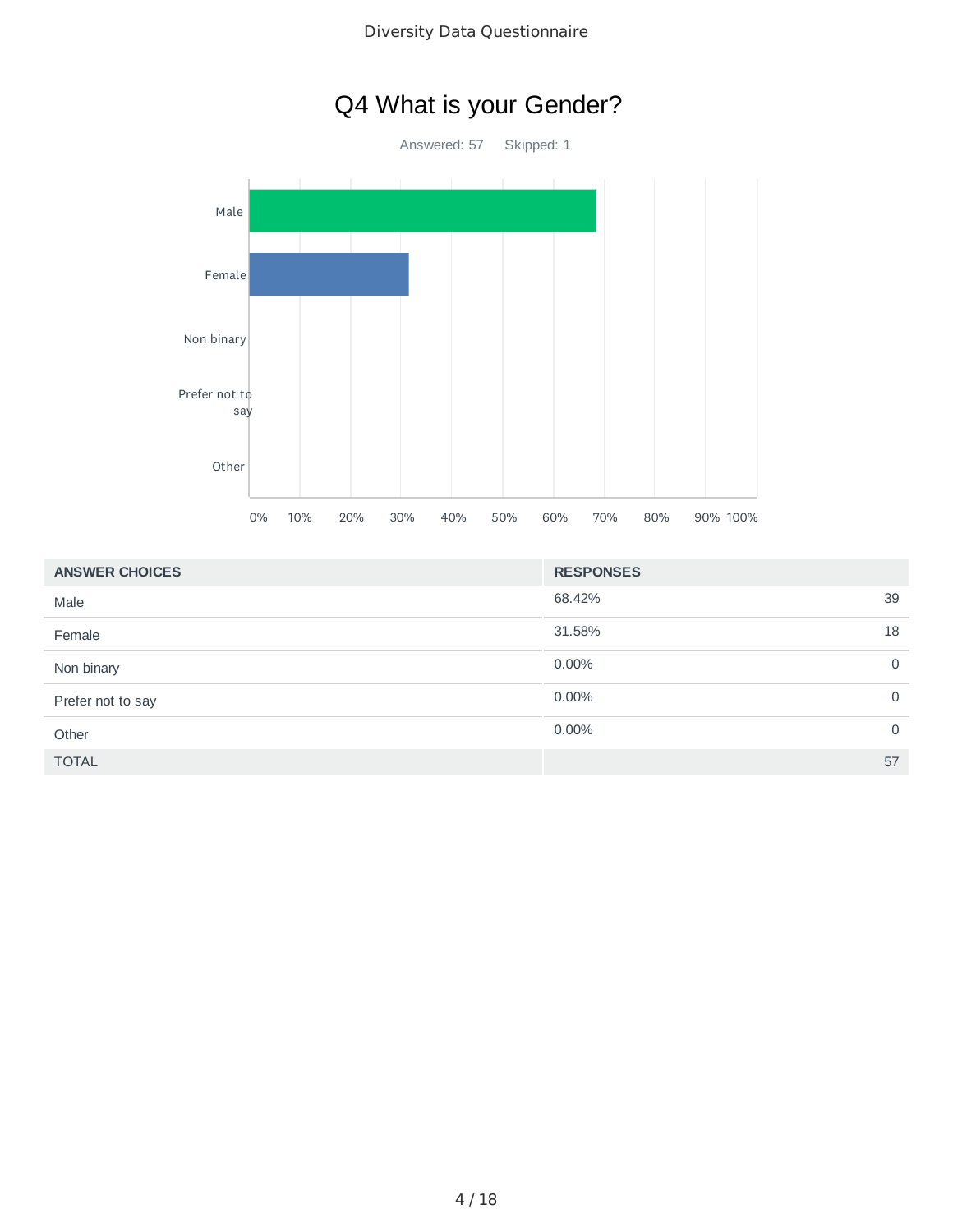#### Q5 Is your gender identity the same as that which you were assigned at birth?



| <b>ANSWER CHOICES</b> | <b>RESPONSES</b>  |
|-----------------------|-------------------|
| Yes                   | 100.00%<br>58     |
| <b>No</b>             | 0.00%<br>0        |
| Prefer not to say     | 0.00%<br>$\Omega$ |
| <b>TOTAL</b>          | 58                |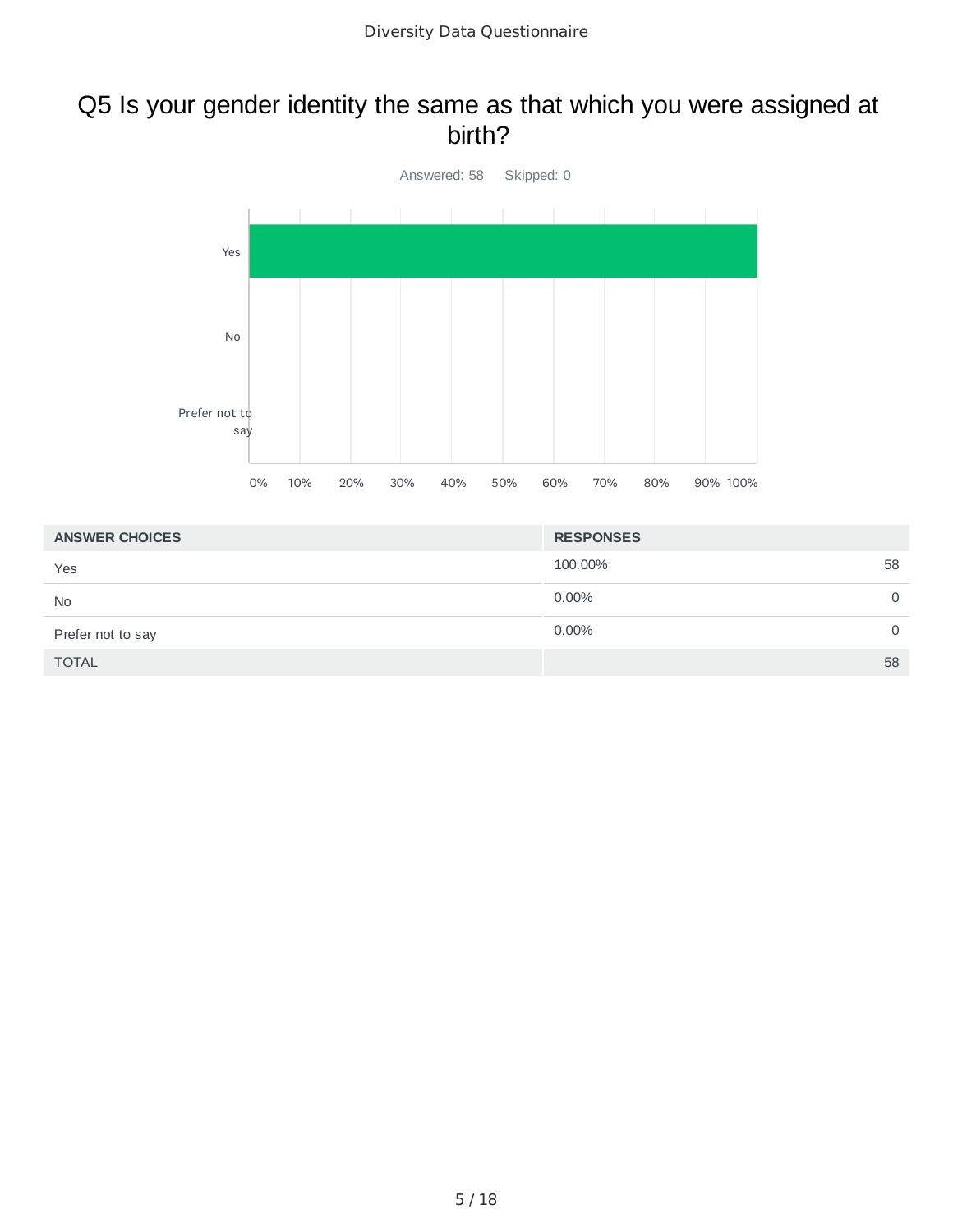Q6 The Equality Act 2010 generally defines a disabled person as someone who has a mental or physical impairment that has a substantial and longterm adverse effect on the person's ability to carry out normal day-to-day activities.Do you consider yourself to have a disability according to the definition in the Equality Act?



| <b>ANSWER CHOICES</b> | <b>RESPONSES</b> |
|-----------------------|------------------|
| Yes                   | 1.72%            |
| <b>No</b>             | 94.83%<br>55     |
| Prefer not to say     | 3.45%<br>2       |
| <b>TOTAL</b>          | 58               |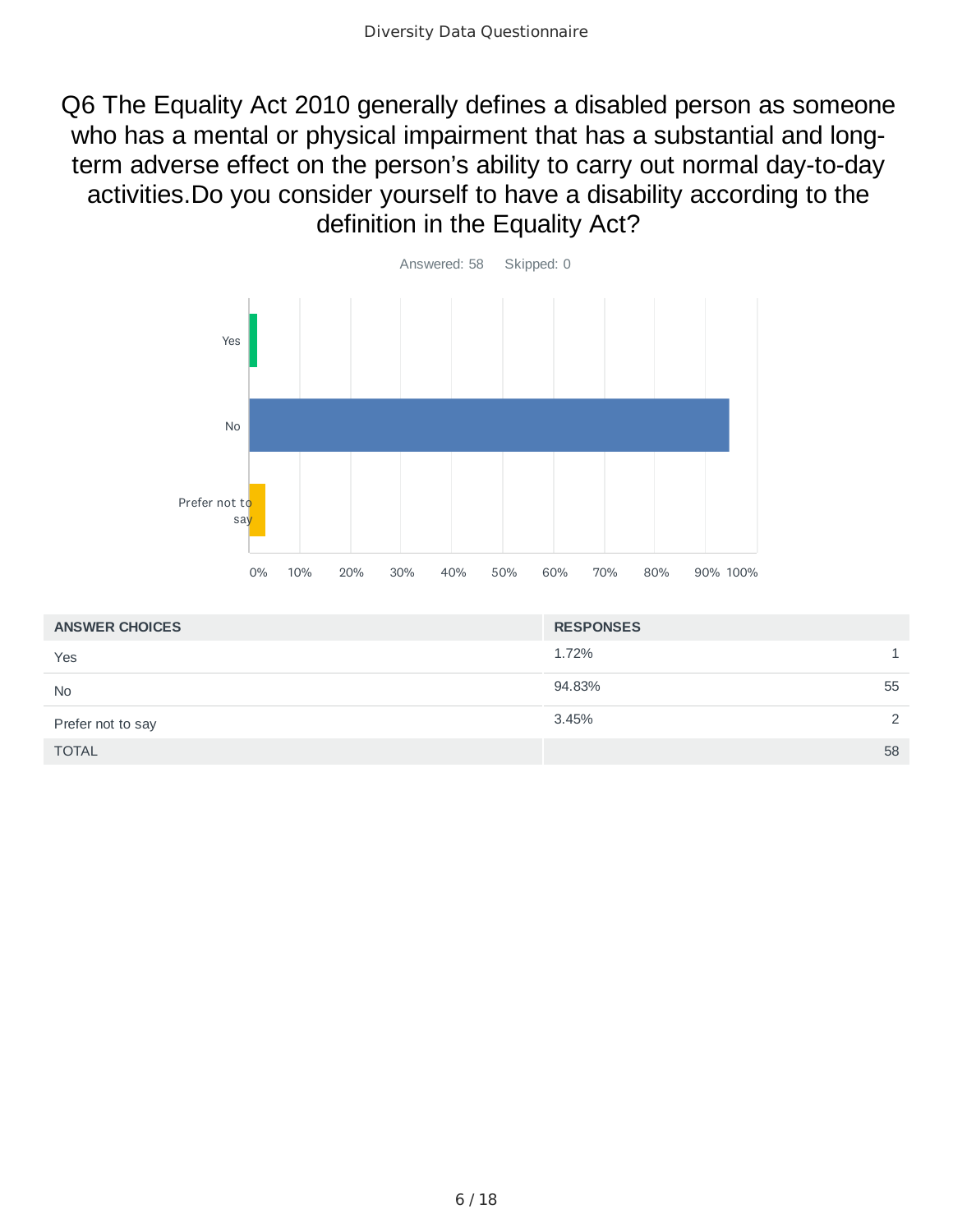### Q7 Are your day-to-day activities limited because of a health problem or disability which has lasted, or is expected to last, at least 12 months?



| <b>ANSWER CHOICES</b> | <b>RESPONSES</b> |          |
|-----------------------|------------------|----------|
| Yes, limited a lot    | 0.00%            | $\Omega$ |
| Yes, limited a little | 3.45%            | 2        |
| <b>No</b>             | 91.38%           | 53       |
| Prefer not to say     | 5.17%            | 3        |
| <b>TOTAL</b>          |                  | 58       |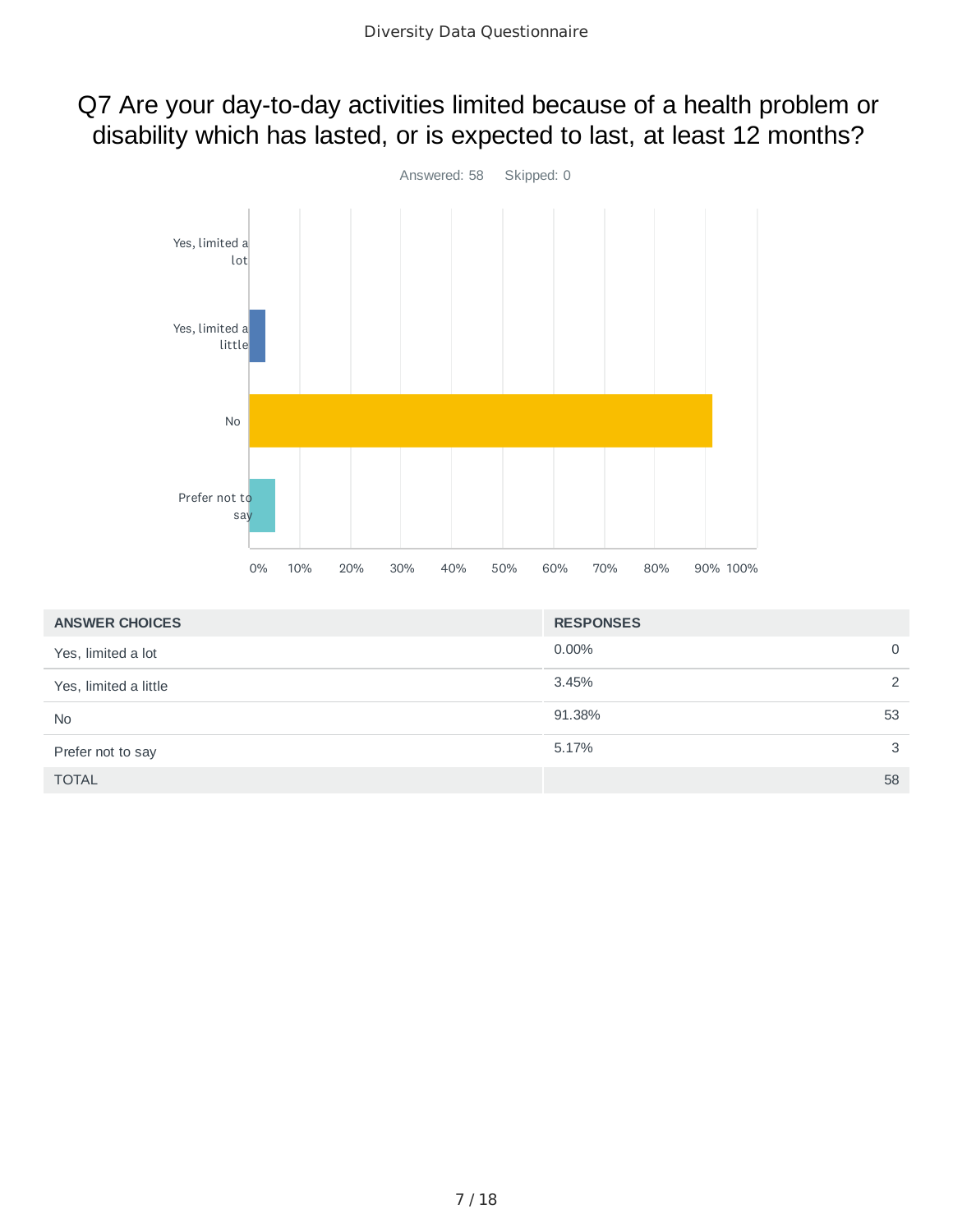

# Q8 Ethnic GroupMixed/Multiple Ethnic Group

| <b>ANSWER CHOICES</b>                            | <b>RESPONSES</b> |                |
|--------------------------------------------------|------------------|----------------|
| White and Asian                                  | 6.82%            | 3              |
| White and Black African                          | 0.00%            | 0              |
| White and Black Caribbean                        | $0.00\%$         | $\Omega$       |
| White and Chinese                                | $0.00\%$         | $\mathbf 0$    |
| None of the above                                | 81.82%           | 36             |
| Prefer not to say                                | 6.82%            | 3              |
| Any other mixed/multiple ethnic (please specify) | 4.55%            | $\overline{2}$ |
| <b>TOTAL</b>                                     |                  | 44             |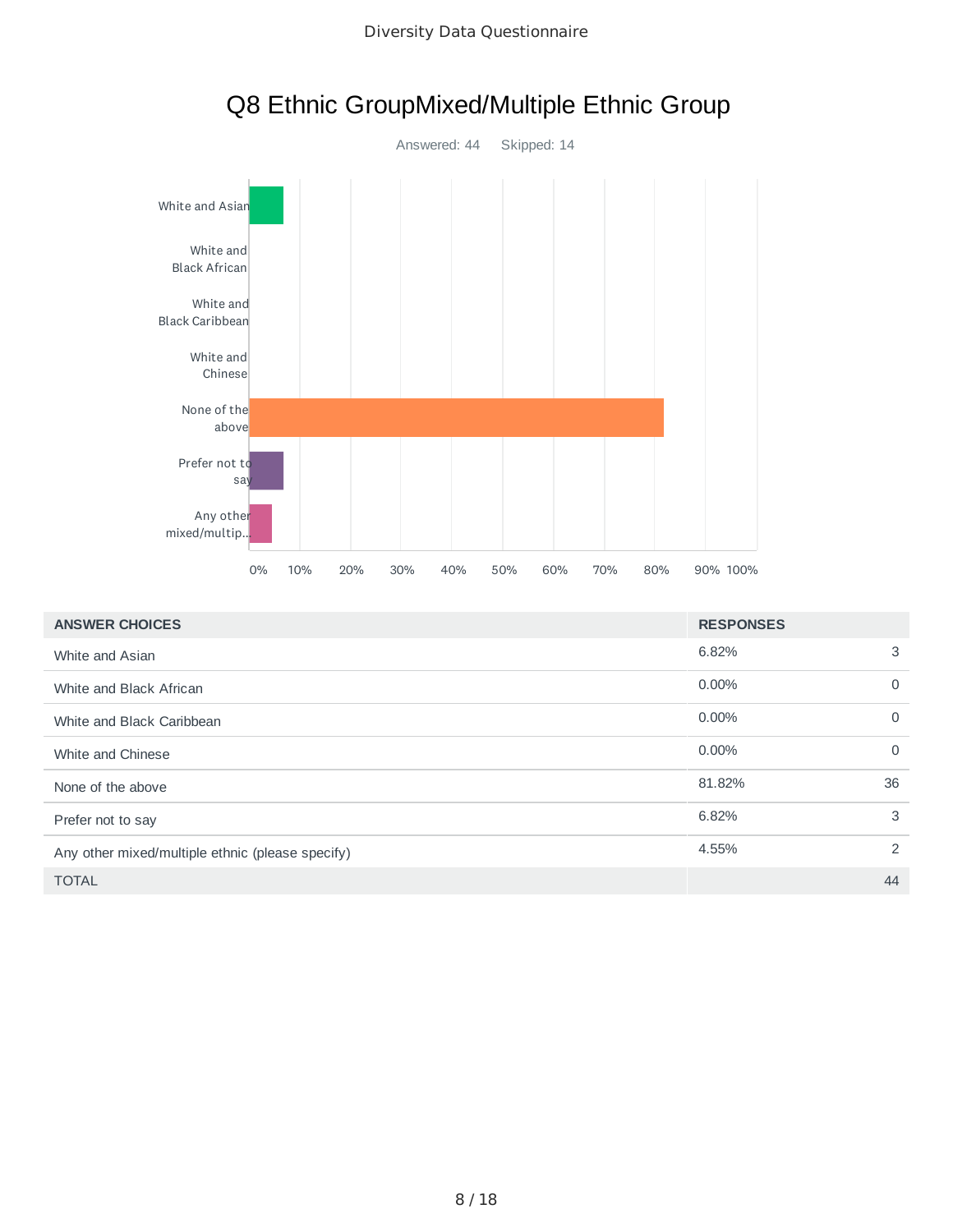

|  | Q9 Ethnic Group: Asian/Asian British |  |
|--|--------------------------------------|--|
|--|--------------------------------------|--|

| <b>ANSWER CHOICES</b>                       | <b>RESPONSES</b> |                |
|---------------------------------------------|------------------|----------------|
| Bangladeshi                                 | 4.88%            | 2              |
| Chinese                                     | 0.00%            | $\Omega$       |
| Indian                                      | 9.76%            | 4              |
| Pakistani                                   | 0.00%            | $\Omega$       |
| None of the above                           | 78.05%           | 32             |
| Prefer not to say                           | 4.88%            | $\overline{2}$ |
| Any other Asian background (please specify) | 2.44%            |                |
| <b>TOTAL</b>                                |                  | 41             |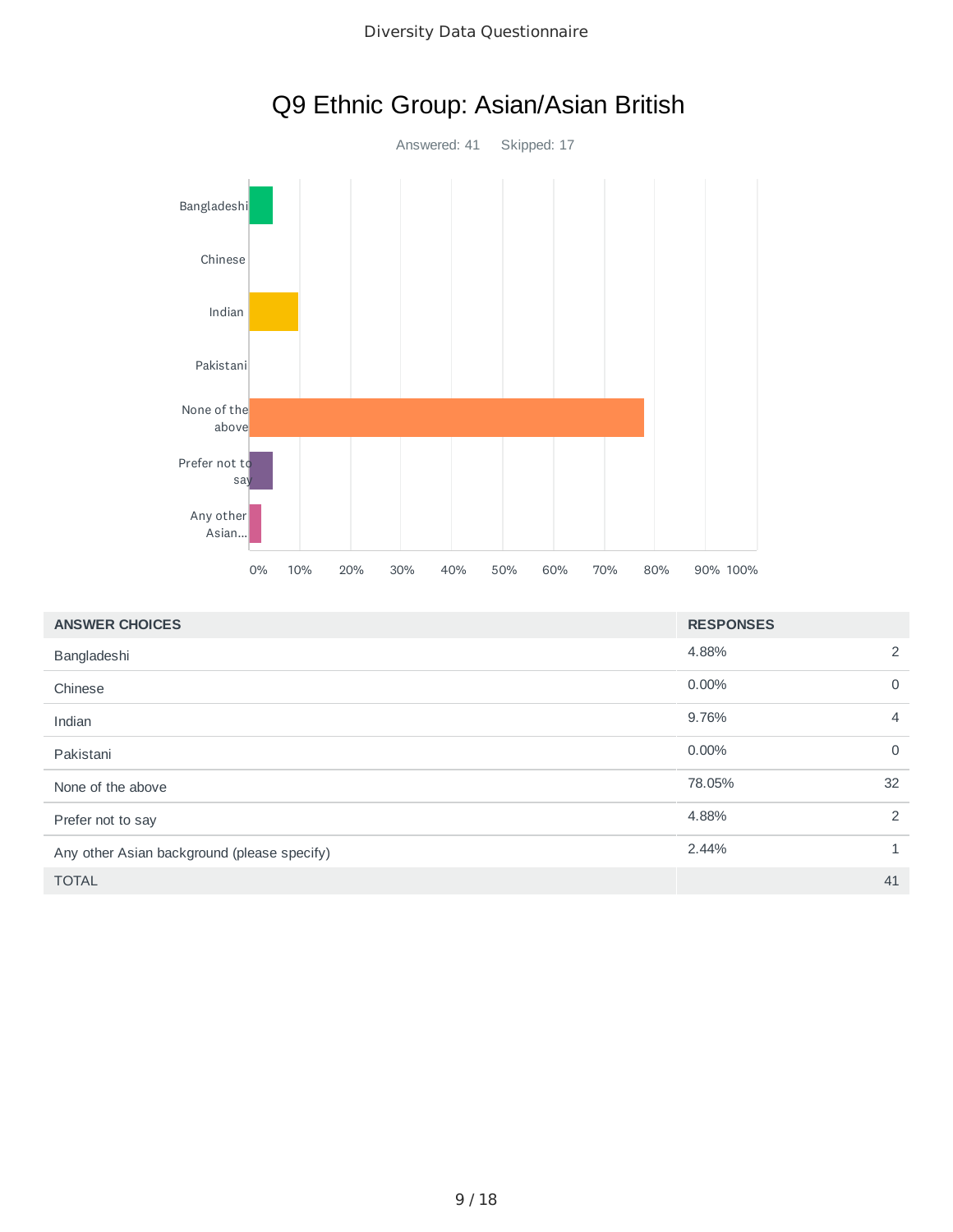# Q10 Ethnic Group:Black / African / Caribbean / Black British



| <b>ANSWER CHOICES</b>                                        | <b>RESPONSES</b> |               |
|--------------------------------------------------------------|------------------|---------------|
| African                                                      | $0.00\%$         | 0             |
| Caribbean                                                    | 2.94%            |               |
| None of the above                                            | 91.18%           | 31            |
| Prefer not to say                                            | 5.88%            | $\mathcal{P}$ |
| Any other Black / Caribbean / Black British (please specify) | $0.00\%$         | $\Omega$      |
| <b>TOTAL</b>                                                 |                  | 34            |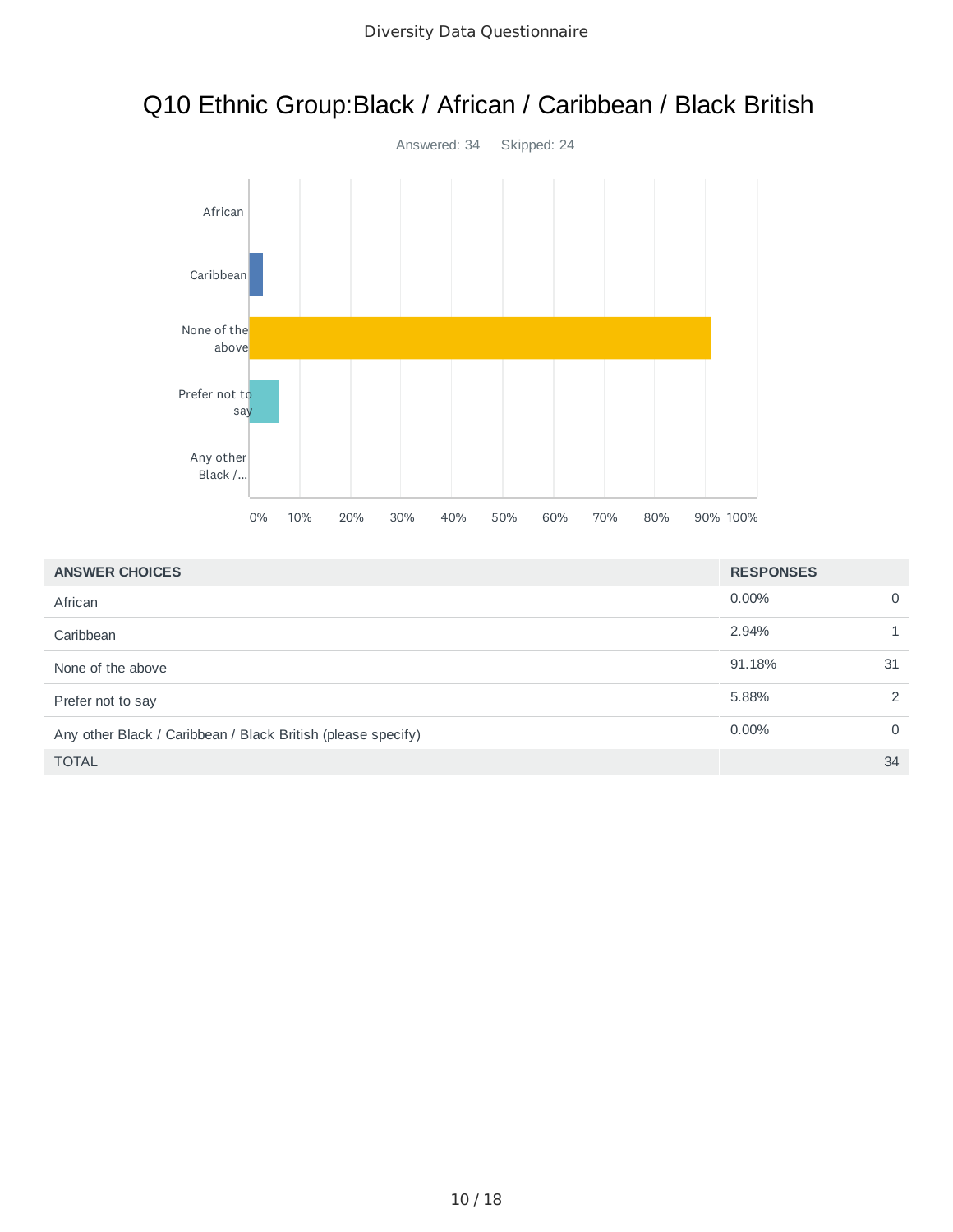## Q11 Ethnic Group:White

Answered: 52 Skipped: 6 British Irish Gypsy or Irish Traveller None of the above Prefer not to say Any other White... 0% 10% 20% 30% 40% 50% 60% 70% 80% 90% 100%

| <b>ANSWER CHOICES</b>                       | <b>RESPONSES</b> |          |
|---------------------------------------------|------------------|----------|
| <b>British</b>                              | 75.00%           | 39       |
| Irish                                       | 5.77%            | 3        |
| Gypsy or Irish Traveller                    | $0.00\%$         | $\Omega$ |
| None of the above                           | 9.62%            | 5        |
| Prefer not to say                           | 3.85%            | 2        |
| Any other White background (please specify) | 5.77%            | 3        |
| <b>TOTAL</b>                                |                  | 52       |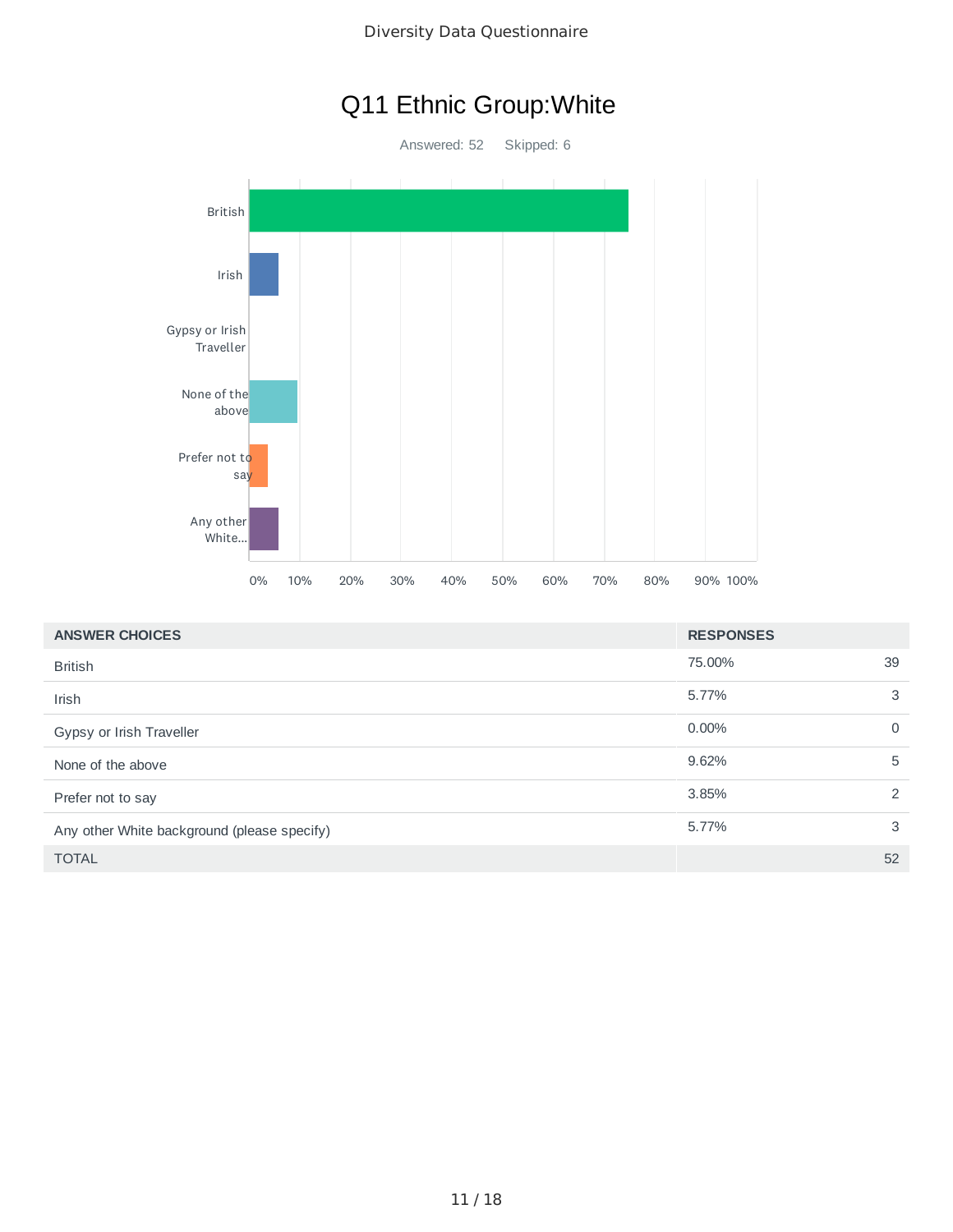

|  | Q12 Ethnic Group: Other ethnic group |  |  |
|--|--------------------------------------|--|--|
|--|--------------------------------------|--|--|

| <b>ANSWER CHOICES</b>                   | <b>RESPONSES</b> |    |
|-----------------------------------------|------------------|----|
| Arab                                    | $0.00\%$         |    |
| Prefer not to say                       | 5.71%            |    |
| None of the above                       | 94.29%           | 33 |
| Any other ethnic group (please specify) | $0.00\%$         | U  |
| <b>TOTAL</b>                            |                  | 35 |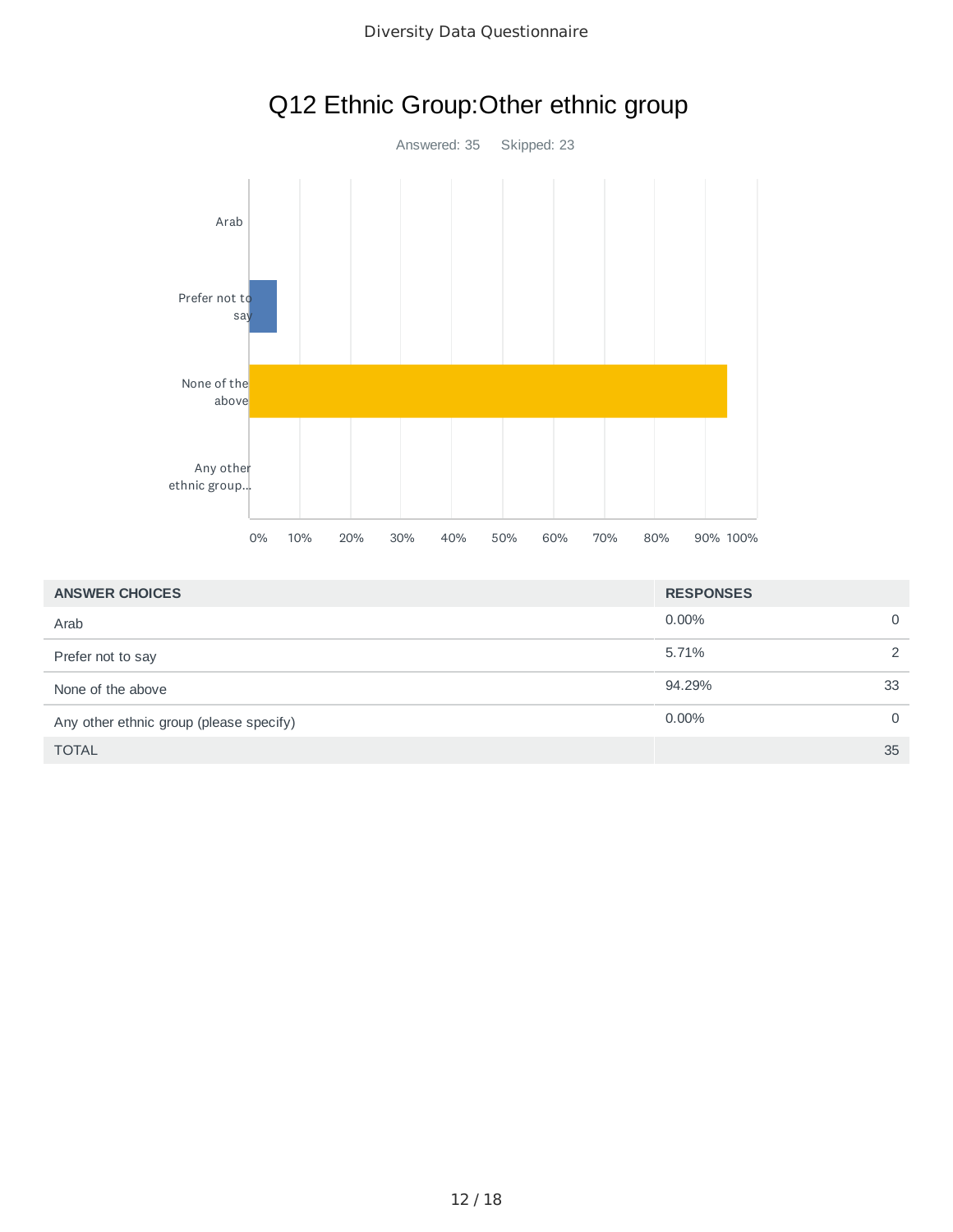

## Q13 Religion or belief What is your religion or belief?

| <b>ANSWER CHOICES</b>         | <b>RESPONSES</b> |              |
|-------------------------------|------------------|--------------|
| No religion or belief         | 35.09%           | 20           |
| <b>Buddhist</b>               | 1.75%            | 1            |
| Christian (all denominations) | 42.11%           | 24           |
| Hindu                         | 1.75%            | $\mathbf{1}$ |
| Jewish                        | 3.51%            | 2            |
| Muslim                        | 1.75%            | $\mathbf{1}$ |
| Sikh                          | 0.00%            | $\mathbf 0$  |
| Prefer not to say             | 10.53%           | 6            |
| Other (please specify)        | 3.51%            | 2            |
| <b>TOTAL</b>                  |                  | 57           |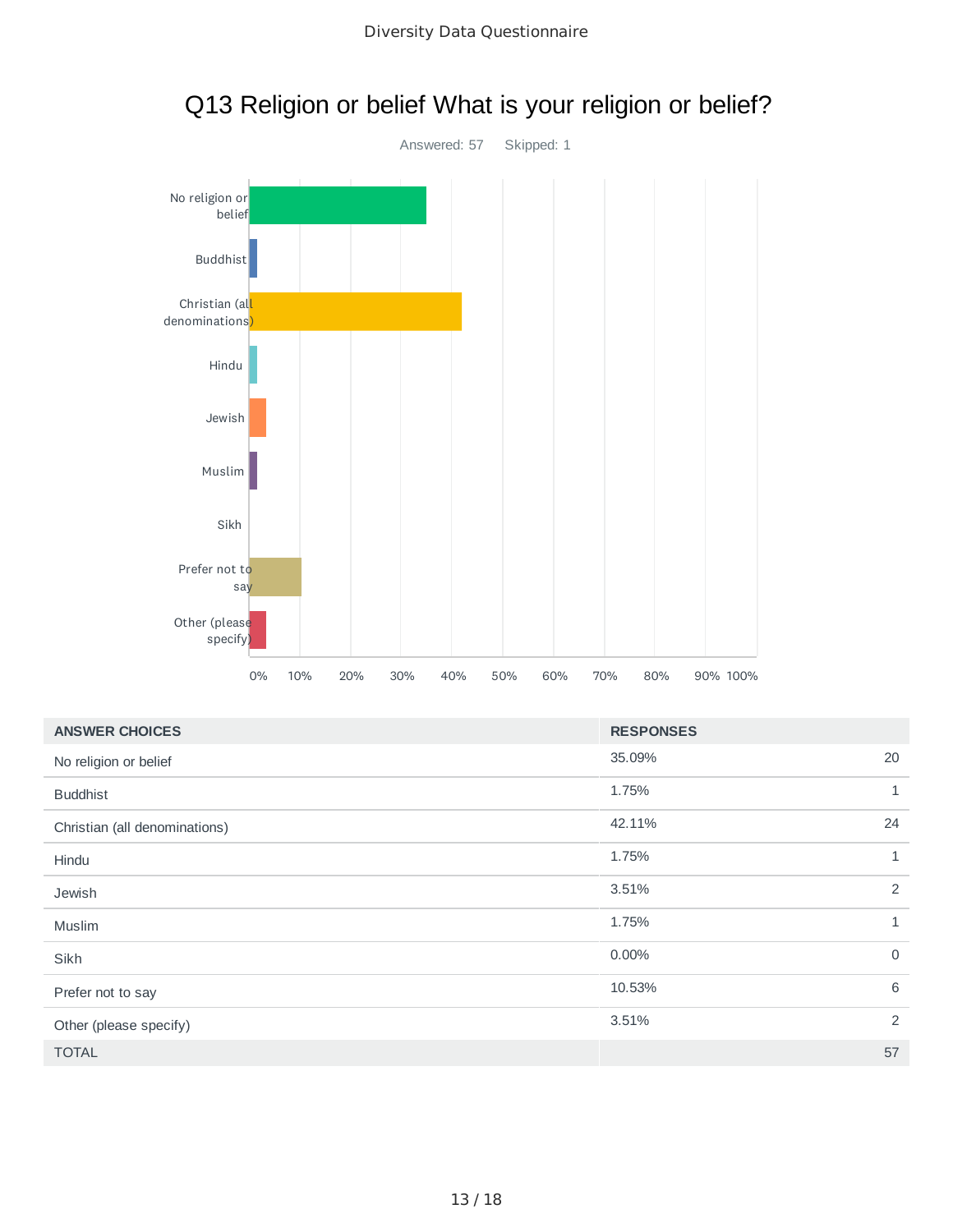

# Q14 Sexual orientation What is your sexual orientation?

| <b>ANSWER CHOICES</b>    | <b>RESPONSES</b>        |
|--------------------------|-------------------------|
| <b>Bisexual</b>          | 1.72%<br>$\mathbf{1}$   |
| Gay man                  | 2<br>3.45%              |
| Gay woman / lesbian      | $0.00\%$<br>$\mathbf 0$ |
| Heterosexual or straight | 93.10%<br>54            |
| Other                    | $0.00\%$<br>$\mathbf 0$ |
| Prefer not to say        | 1.72%<br>1              |
| <b>TOTAL</b>             | 58                      |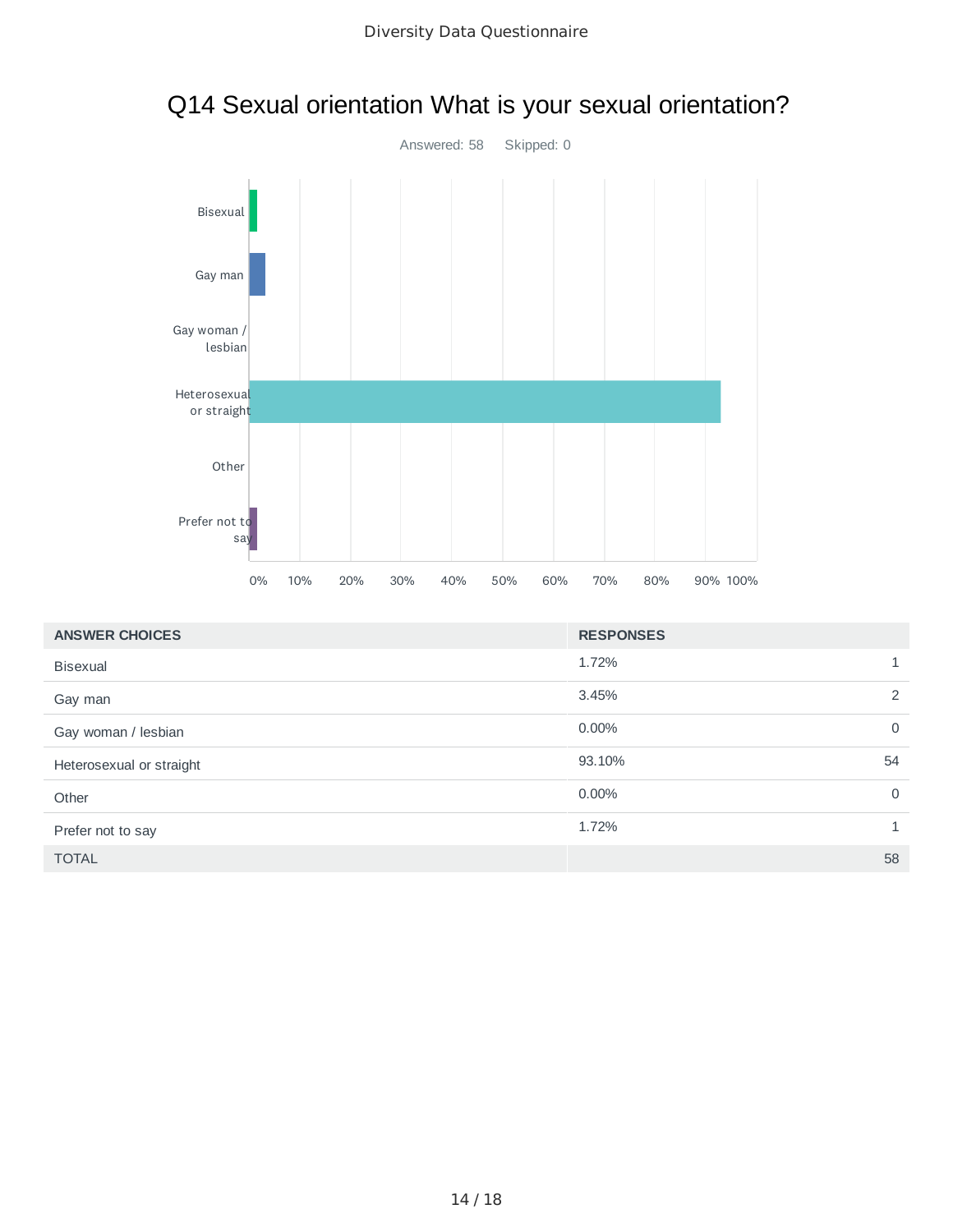### Q15 Socio-economic background If you went to University (to study a BA, BSc course or higher), were you part of the first generation of your family to do so?



| <b>ANSWER CHOICES</b>     | <b>RESPONSES</b> |    |
|---------------------------|------------------|----|
| Yes                       | 46.55%           | 27 |
| <b>No</b>                 | 39.66%           | 23 |
| Did not attend university | 10.34%           | 6  |
| Prefer not to say         | 3.45%            | 2  |
| <b>TOTAL</b>              |                  | 58 |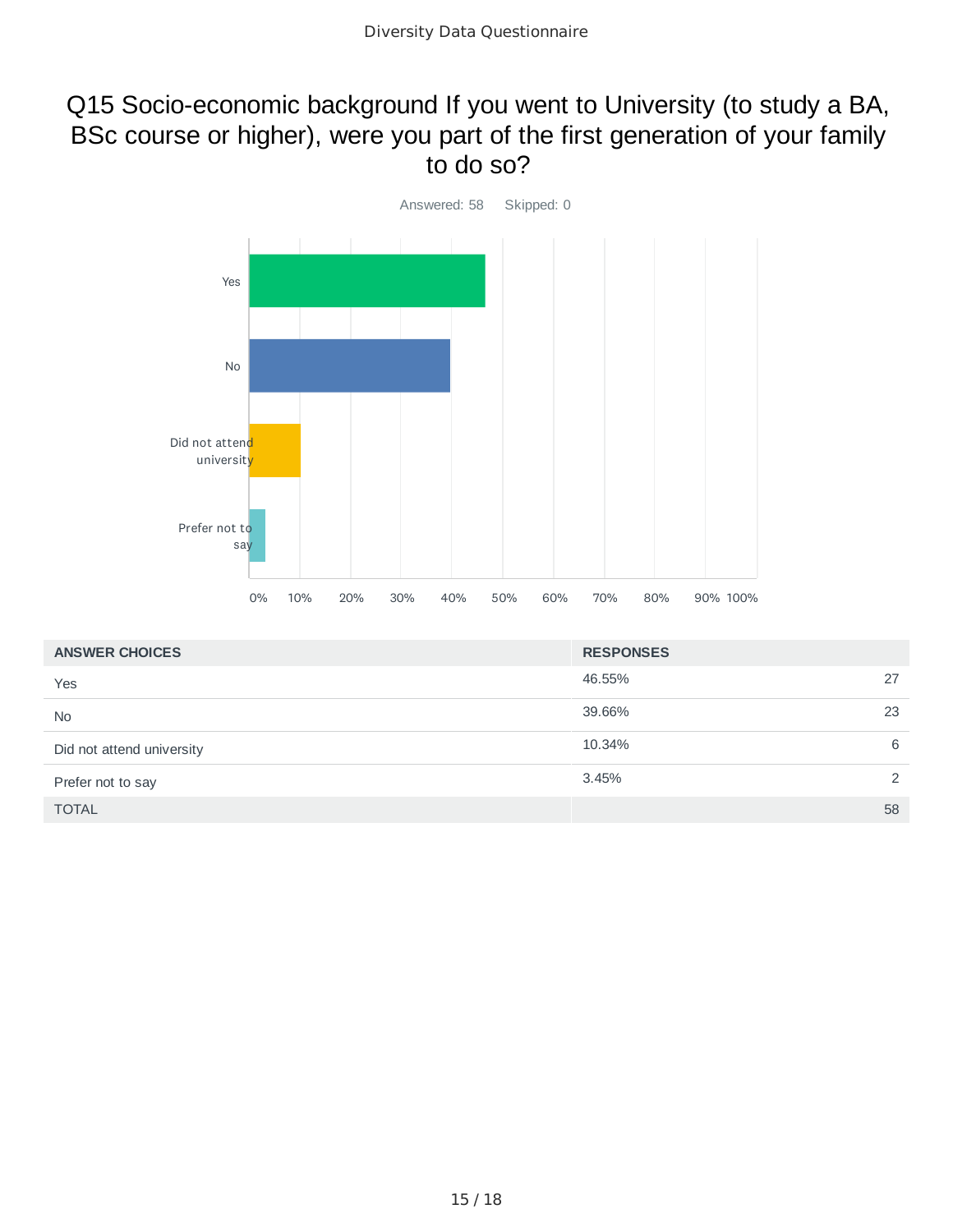#### Q16 Did you mainly attend a state or fee paying school between the ages  $11 - 18?$



| <b>ANSWER CHOICES</b>              | <b>RESPONSES</b> |    |
|------------------------------------|------------------|----|
| UK State School                    | 44.83%           | 26 |
| UK Independent / Fee-paying School | 37.93%           | 22 |
| Attended school outside the UK     | 6.90%            | 4  |
| Prefer not to say                  | 10.34%           | 6  |
| <b>TOTAL</b>                       |                  | 58 |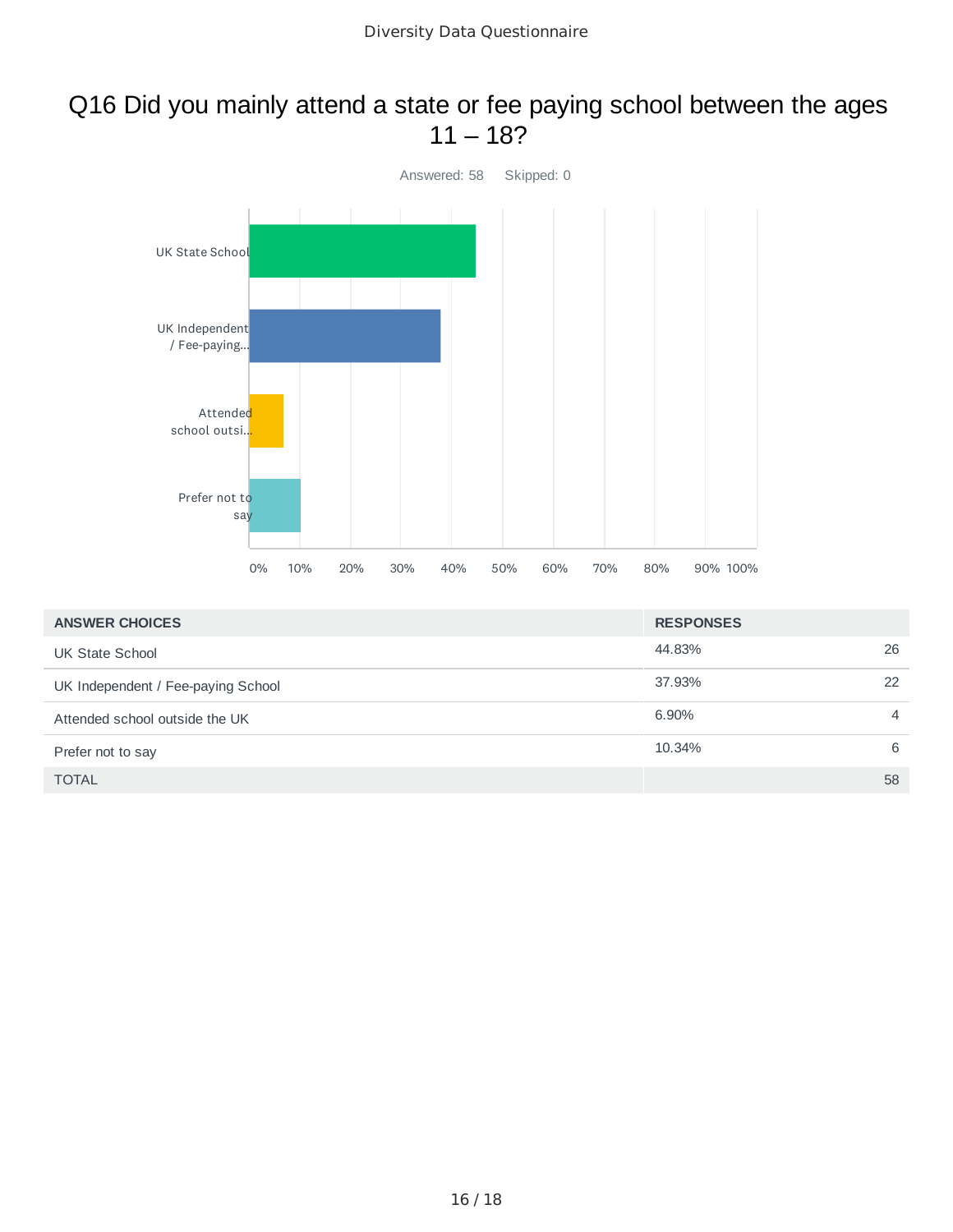#### Q17 Caring responsibilities Are you a primary carer for a child or children under 18?



| <b>ANSWER CHOICES</b> | <b>RESPONSES</b> |               |
|-----------------------|------------------|---------------|
| Yes                   | 34.48%           | 20            |
| <b>No</b>             | 62.07%           | 36            |
| Prefer not to say     | 3.45%            | $\mathcal{D}$ |

TOTAL 58